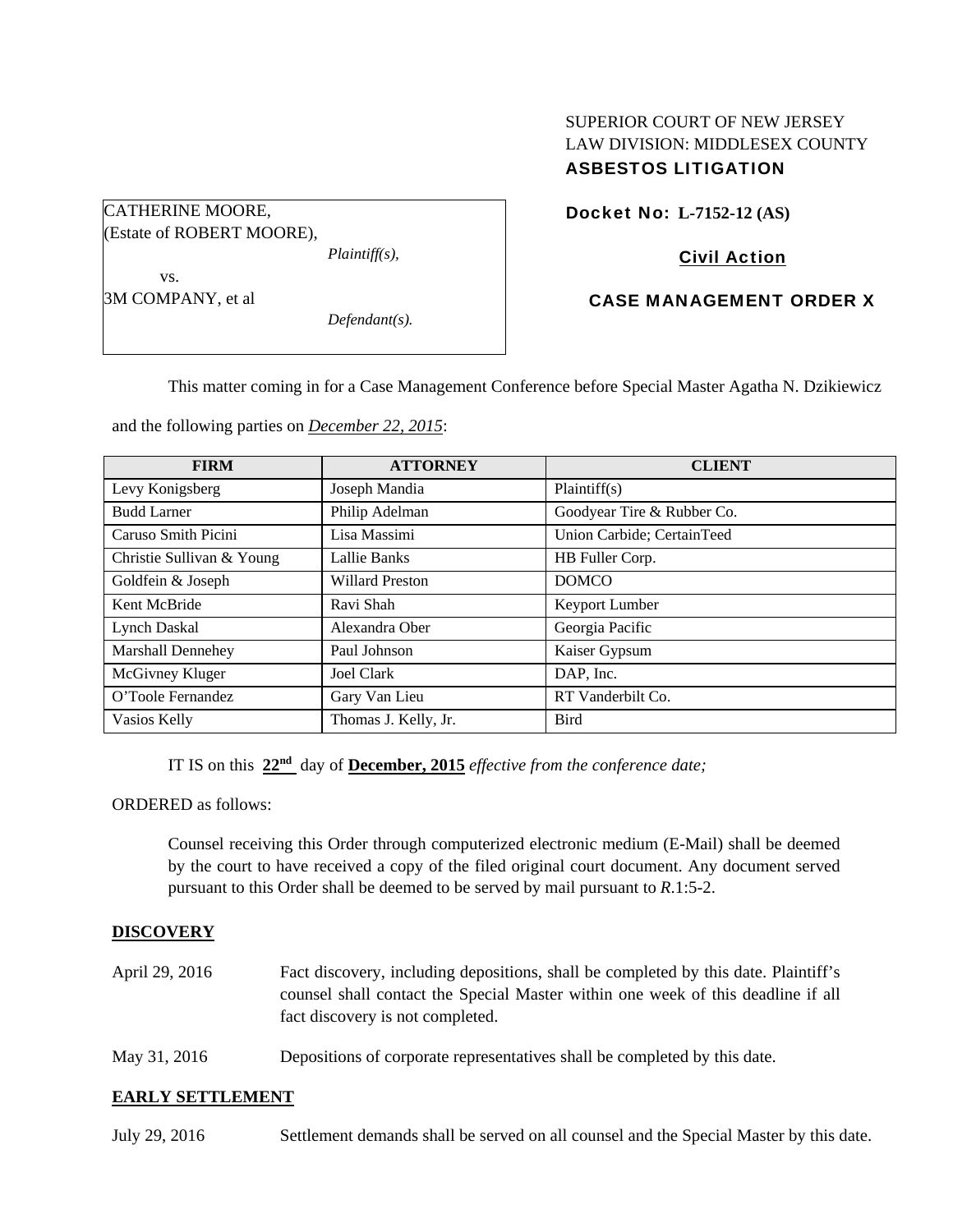### **SUMMARY JUDGMENT MOTION PRACTICE**

| June 10, 2016 | Plaintiff's counsel shall advise, in writing, of intent not to oppose motions by this date. |
|---------------|---------------------------------------------------------------------------------------------|
| June 24, 2016 | Summary judgment motions shall be filed no later than this date.                            |
| July 22, 2016 | Last return date for summary judgment motions.                                              |

### **MEDICAL DEFENSE**

- May 31, 2016 Plaintiff shall serve medical expert reports by this date.
- August 31, 2016 Defendants shall identify its medical experts and serve medical expert reports, if any, by this date. **In addition, defendants shall notify plaintiff's counsel (as well as all counsel of record) of a joinder in an expert medical defense by this date.**

#### **LIABILITY EXPERT REPORTS**

May 31, 2016 Plaintiff shall identify its liability experts and serve liability expert reports or a certified expert statement by this date or waive any opportunity to rely on liability expert testimony.

August 31, 2016 Defendants shall identify its liability experts and serve liability expert reports, if any, by this date or waive any opportunity to rely on liability expert testimony.

#### **ECONOMIST EXPERT REPORTS**

- May 31, 2016 Plaintiff shall identify its expert economists and serve expert economist report(s), if any, by this date or waive any opportunity to rely on economic expert testimony.
- August 31, 2016 Defendants shall identify its expert economists and serve expert economist report(s), if any, by this date or waive any opportunity to rely on economic expert testimony.

### **EXPERT DEPOSITIONS**

September 16, 2016 Expert depositions shall be completed by this date. To the extent that plaintiff and defendant generic experts have been deposed before, the parties seeking that deposition in this case must file an application before the Special Master and demonstrate the necessity for that deposition. To the extent possible, documents requested in a deposition notice directed to an expert shall be produced three days in advance of the expert deposition. The expert shall not be required to produce documents that are readily accessible in the public domain.

### **PRE-TRIAL AND TRIAL**

May 19, 2016 The settlement conference previously scheduled on this date is **cancelled**.

\_\_\_\_\_\_\_\_\_\_\_\_\_\_\_\_\_\_\_\_\_\_\_\_\_\_\_\_\_\_\_\_\_\_\_\_\_\_\_\_\_\_\_\_\_\_\_\_\_\_\_\_\_\_\_\_\_\_\_\_\_\_\_\_\_\_\_\_\_\_\_\_\_\_\_\_\_\_\_\_\_\_\_\_\_\_\_\_\_\_\_\_\_\_\_\_\_\_\_\_\_\_\_\_\_\_\_\_\_\_